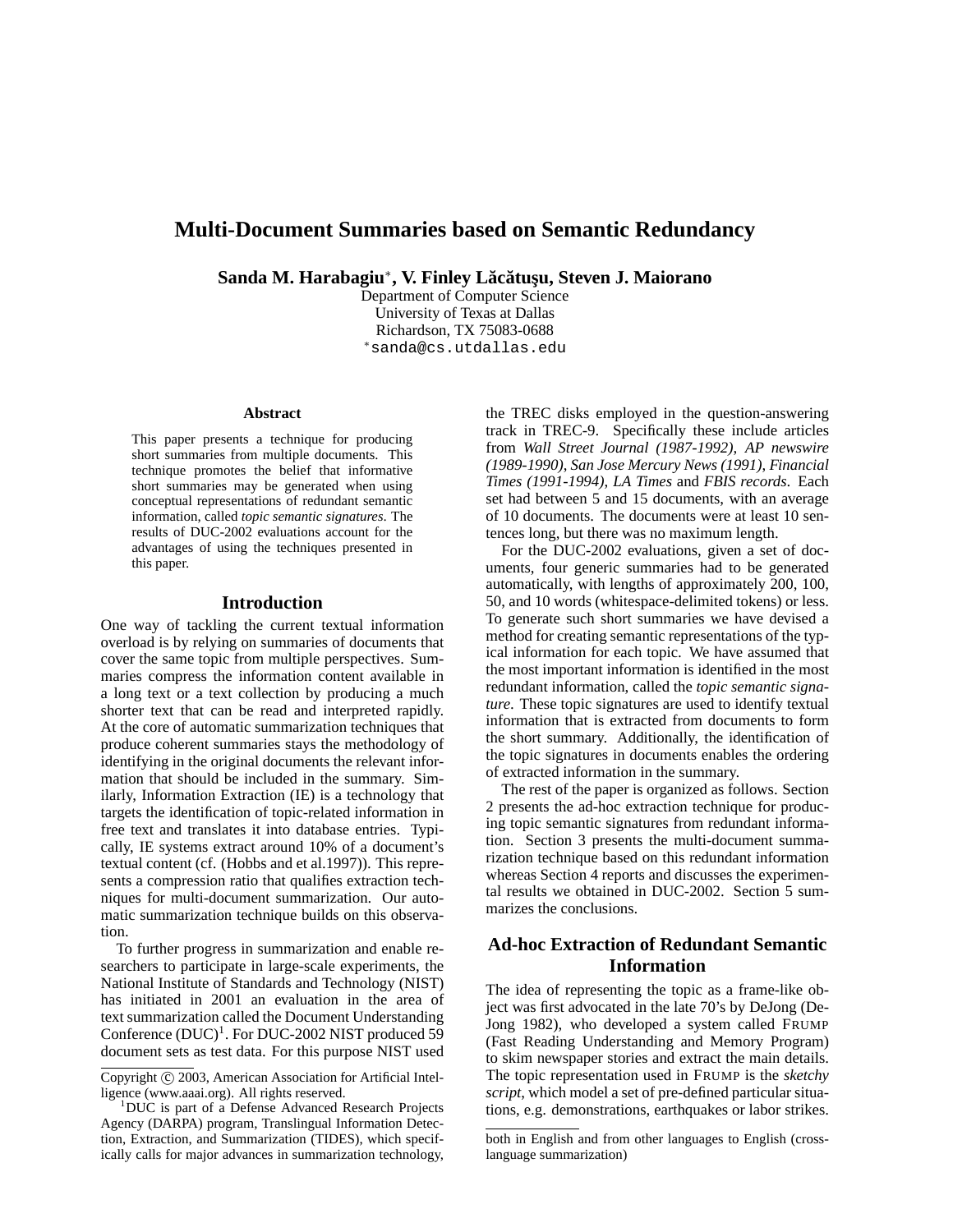Since the world contains millions of topics, it is important to be able to generate the sketchy script automatically from corpora. In addition some of the current large-scale lexico-semantic knowledge bases may be used to contribute with information for the generation of the topic signatures. In our methodology, we have employed WordNet (Miller 1995), the lexical database that encodes a majority of the English nouns, verbs, adjectives and adverbs.

### **Extracting Topical Relations from WordNet**

WordNet is both a thesaurus and a dictionary. It is a thesaurus because each word is encoded along with its synonyms in a synonyms set called *synset*, representing a *lexical concept*. WordNet is a dictionary because each synset is defined by a gloss. Moreover, WordNet is a knowledge base because it is organized in 24 noun hierarchies and 512 verb hierarchies. Additionally Word-Net encodes three meronym relations (e.g. HAS-PART, HAS-STUFF and HAS-MEMBER) between nouns and two causality relations (e.g. ENTAILMENT and CAUSE-TO) between verbs. Additionally we noticed that chains of lexico-semantic relations can be mined from Word-Net to account for the connection between any pair of signature concepts of known topics. To illustrate how such chains of relations can be mined, we first consider two of the relations already encoded in WordNet and then show how additional relations can be uncovered as lexico-semantic chains between two concepts pertaining to the same topic. We call these lexico-semantic chains *topical relations*.

#### **The sources of topical relations**

In WordNet, a synset is defined in three ways. First it is defined by the common meaning of the words forming the synset. This definition relies on psycholinguistic principles, based on the human ability to disambiguate a word if several synonyms are presented. Second, the synset is defined by the attributes it inherits from its super-concepts. Third, a glossed definition is provided to each synonym. A GLOSS relation connects a synonym to its definition. We believe that glosses are good sources for topical relations, since they bring forward concepts related to the defined synset. We consider four different ways of using the glosses as sources for topical relations:

- 1. We extend the GLOSS relation to connect the defined synset not only to a textual definition but to each content word from the gloss, and thus to the synset it represents. For example, the gloss of synset {*bovine spongiform encephalitis, BSE, mad cow disease*} is *( fatal disease of cattle that affects the central nervous system; causes staggering and agitation)*. A GLOSS relation exists between the defined synset and *fatal*, *disease*, *cattle*, *affect*, *central nervous system*, *staggering* and *agitation*.
- 2. Each concept from a gloss has its own definition, and thus by combining the GLOSS relations, we connect

the defined synset to the defining concepts of each concept from its own gloss.

- 3. The hypernym of a synset has also a gloss, thus a synset can be connected to the concepts from the gloss of its hypernym. Similarly to the IS-A relations, other WordNet lexico-semantic relations can be followed to reach a new synset and have access to the concepts used in its gloss. Such relations may include HAS-MEMBER, HAS-PART or ENTAILS and CAUSE-TO. Lexical relations based on morphological derivations, if available may be used too $2$ . Morphological relations include the NOMINALIZATION relations, known to be useful in IE.
- 4. A synset can be used itself to define other concepts, therefore connections exist between each concept and all concepts it helps define.

Figure 1 illustrates the four possible sources of topical relations based on two of the WordNet relations, namely GLOSS and IS-A.



Figure 1: Four sources of topical relations.

**Topical relations as Paths between WordNet Synsets** Two principles guide the uncovering of topical relations. First we believe that redundant connections rule out connections discovered by accident. Therefore, if at least two different paths of WordNet relations can be established between any two synsets, they are likely to be part of the representation of the same topic. Second, the shorter the paths, the stronger their validity. Consequently, we rule out paths of length larger than 4. This entails the fact that each topic may be represented by at least five synsets.

Figure 2 shows the topical relations produced by the paths originating at the WordNet synset {*mad cow disease*} and traversing concepts like {*mental illness*}, {*agitation*} or {*brain, mind*}. It is to be noted that each concept may be reached by at least two different paths of relations.

#### **Topic Semantic Signatures**

The representation of a topic can be viewed as a list of semantic roles, each role being a slot that is filled

<sup>2</sup>WordNet 2 already encodes derivational morphology.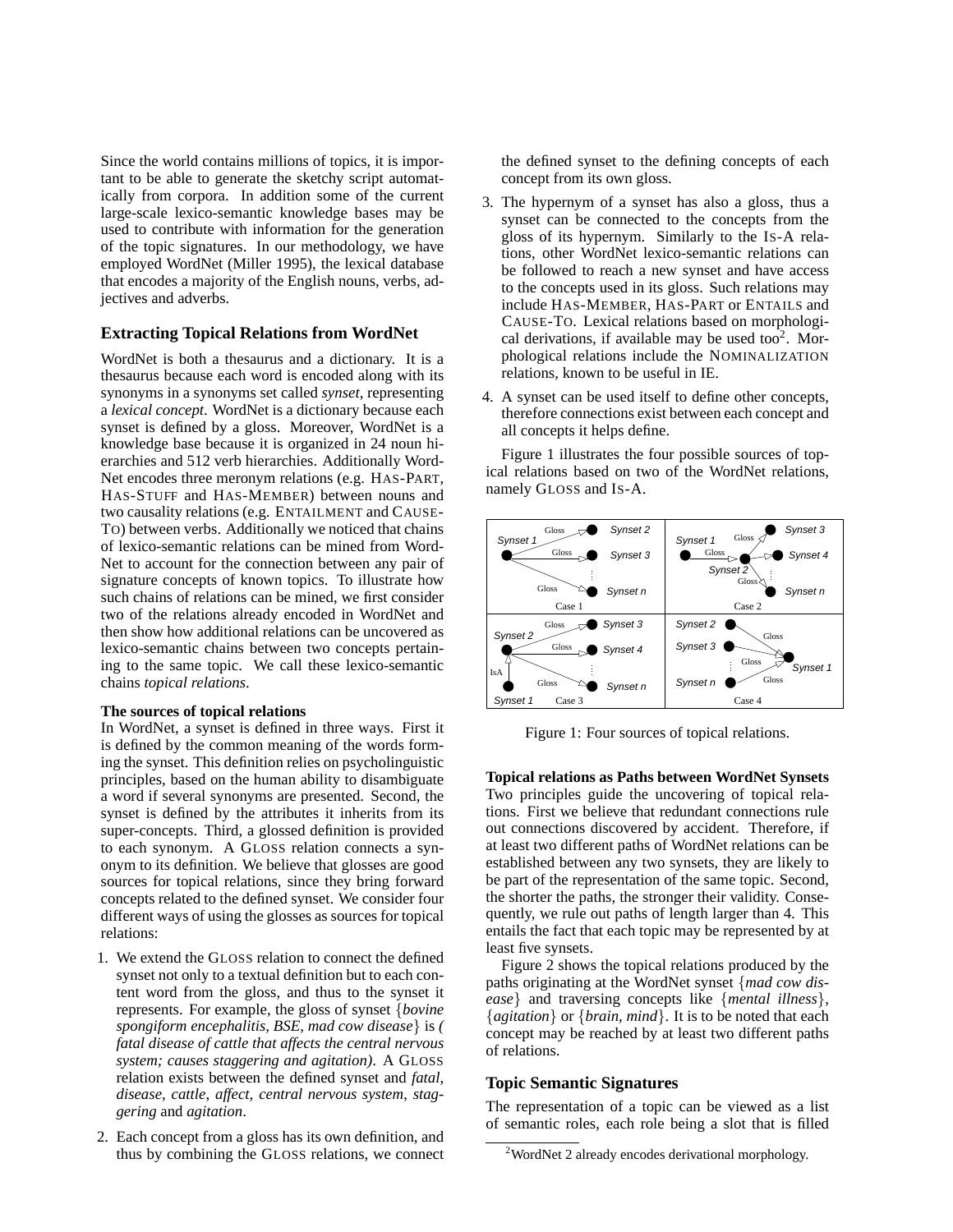

Figure 2: Topical relations for the "mad cow disease" topic.

by information extracted from text. The topical relations mined from WordNet have the advantage that they bring forward semantically-connected concepts deemed relevant to the topic. However these concepts cannot be mapped directly into a list of slots. First, WordNet was not devised with the IE application in mind - it is a general resource of English lexico-semantic knowledge. Because of this, some concepts relevant to a given topic may not be encoded in WordNet. Second, several WordNet concepts traversed by topical relations may be categorized under the same semantic role. Third, some semantic roles may be encoded in WordNet at a very abstract level, and thus they may never be reached by topical relations. Fourth, some of the semantic roles derived from topical relations may never be filled, since there is no corresponding information in the texts. To address all these issues, we have developed a corpus-based technique for creating ad-hoc lists of semantic roles for the topic signature representation for the collection. Our algorithm for ad-hoc topic semantic signature generation was inspired by the empirical approach for conceptual case frame acquisition presented in (Riloff and Schmelzenbach 1998).

### *Algorithm Ad-hoc Generation of Topic Semantic Signatures*

*Step 1:* Extract all sentences in which one of the concepts traversed by topical relations is present. The concepts from the topical relations are used as seed lexical items for the identification of the signature slots.

*Step 2:* Identify all Subject-Verb-Object (SVO) +Prepositional attachments syntatic structures in which one of the topical concepts is used. For this purpose, we used the the Collins probabilistic parser (Collins 1996).

*Step 3:* Apply the COCKTAIL coreference resolution system (Harabagiu and et al.2001) and consider all the syntactic SVO structures involving all coreferring expressions of any of the nouns used in the syntactic structures discovered at Step 2.

*Step 4:* Combine the extraction dictionaries with Word-Net to classify each noun from the structures identified at Step 2 and Step 3.

*Step 5:* Generate the semantic profile of the topic. For

this reason we compute three values for each semantic class derived at Step 4: (1) **SFreq**: the number of syntactic structures identified in the collection; (2) **CFreq**: the number of times elements from the same semantic class were identified; and (3) **PRel** the probability that the semantic class identifies a relevant slot of the signature. Similarly to the method reported in (Riloff and Schmelzenbach 1998), **PRel** = **CFreq** /**SFreq**. To select the signature slots the following formula is used: *(* **CFreq** > *F1) or ((***SFreq** > *F2) and (* **PRel** > *P))* The first test selects roles because of the semantic categories that are identified with high frequency, under the assumption that this reflects a real association with the topic elaboration in the collection. The second test promotes slots that come from a high percentage of the syntactic structures recognized as containing information relevant to the topic even though their frequency might be low. The values of *F1*, *F2* and *P* vary from one topic to another - we derive them from the requirement that a topic signature should not contain more than 5 slots.

### **Multi-Document Summarization**

We decided to use topic semantic signatures in combination with coreference information resulting from the resolution of anaphors, e.g. pronouns or other referential expressions. Every time the topic signature would match against a text snippet, we would identify textual information to be extracted, called *topic snippet*. Thus for each topic signature  $T_i$  having the slots  $TS_i^1$ ,  $TS_i^2$ , ...,  $TS_i^n$  we keep two additional forms of information: (1) the topic snippet  $TextS_i^j$  that matched one of of its slots  $TS_i^j$ ; and (2) all the entities from the text that corefer with the information filling any slot  $TextS_i^j$ . Figure 3 illustrates a snapshot of populated topic signatures and their mappings into topic snippets. The Figure il-



Figure 3: Mappings between topic signatures and topic snippets. Whenever a topic snippet contains an anaphor, pointers to all other entities with which it corefers are kept in a coreference chain.

lustrates some coreference chains as well. Coreference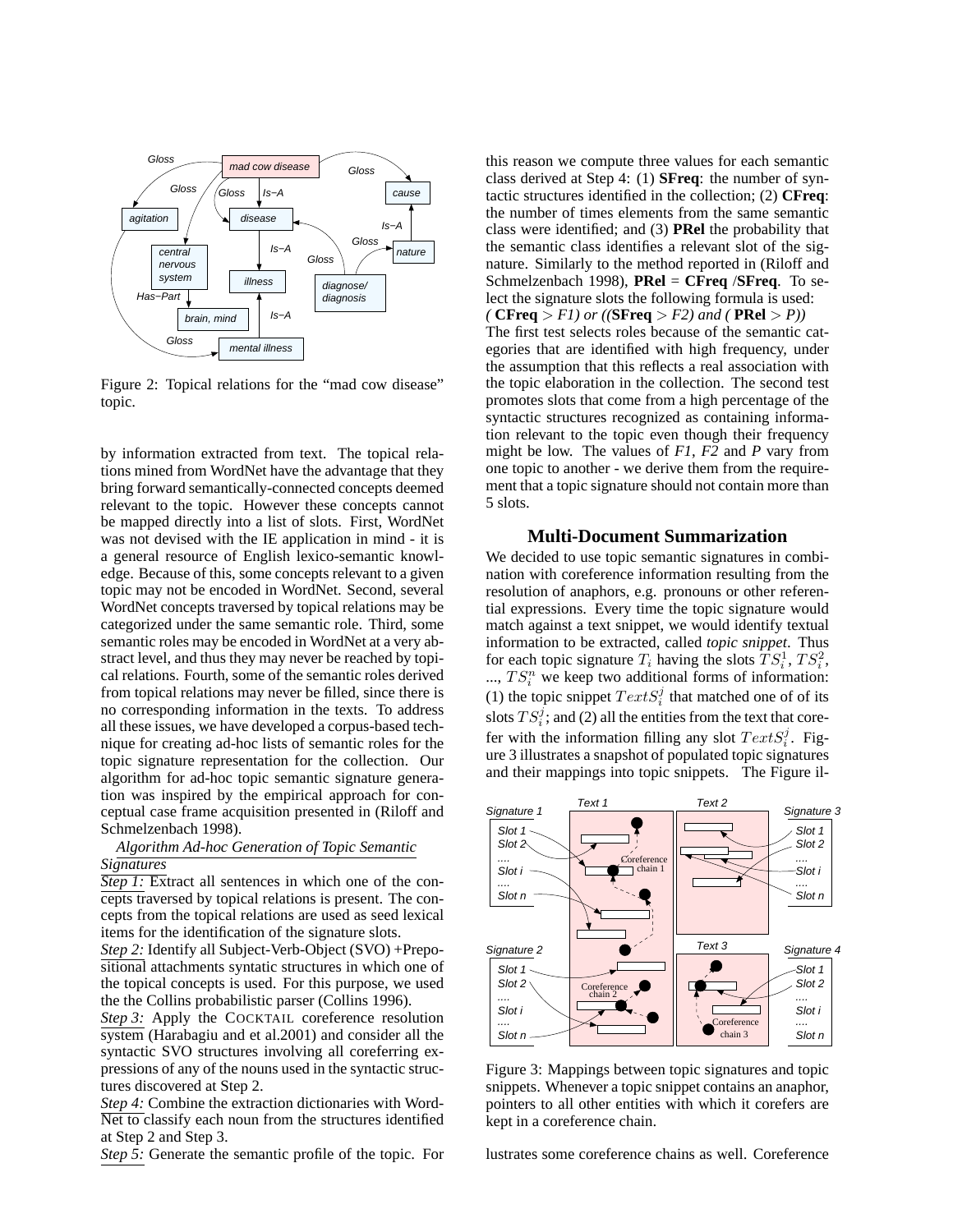information was obtained by using the COCKTAIL system (Harabagiu and et al.2001) on the texts.

To generate multi-document summaries we use two observations: (1) the order in which relevant text snippets appear in the original articles accounts for the coherence of the documents; and (2) to be comprehensible, summaries need to include sentences or sentence fragments that contain the antecedents of each anaphoric expression from relevant text snippets. Since all articles contain information about a given topic, it is very likely that a large percentage of the topic signatures share the same filler for one of the slots. In the case of the "natural disasters" topic, this filler was *" hurricane Andrew"*. We call this filler the *dominant event* of the collection. Additionally, we are interested in the topic snippets extracting information about other events that may be compared with the dominant event in the collection. Thus topic snippets are classified into three different sets: (a)  $S_1$  - snippets about the dominant event; (b)  $S_2$  - other snippets corresponding to a topic signature that has a slot filled by the dominant event; (c)  $S_3$  other topic snippets.

Multi-document summaries of length L are produced by extracting sentences from the document set in four different increments. The rationale for choosing four increments is based on the four different summary lengths imposed by the DUC evaluations, e.g. 50-word, 100 word, 200-word and 400-word long summaries. Since it is not known apriori how many topic snippets are extracted nor what is the cardinality of each  $S_i$  set, for each summary increment we perform at least one comparison with the target length  $L$  to determine if the resulting summary needs to be reduced or not. The multidocument summary is produced by the following algorithm:

#### *Topic Signature-Based MD-Summarization* (L) *Step 1: Select the most representative snippets.*

To this end, for each topic signature  $TS_i$  from  $S_j$ , with  $1 \leq j \leq 4$ , for each slot  $TSS_i^j$  we count the frequency with which the same filler was used to fill the same slot of any other signature. The *importance* of  $TS_i$  is measured as the sum of all frequency counts of all its slots. This measure generates an order on each of the four sets of templates. Whenever there are ties, we give preference to the template that has the largest number of mapped text snippets traversed by coreference chains. Topic signature  $TS_0$  is the most important element from  $S_1$ . If  $S_1$  is null, the same operation is performed on  $S_2$ . *Step 2: Summary-increment 1.*

Select sentences containing the text snippets mapped from  $TS_0$  in the order in which they appear in the text from where  $TS_0$  is selected. If anaphoric expressions occur in any of these sentences, include sentences containing their antecedents in the same order as in the original article.

*if length(summary)*  $> L$  generate appositions for dates and locations and drop the corresponding sentences. *if length(summary)*  $> L$  drop coordinated phrases that do not contain any of the mapped text snippets.

*while length(summary)*  $> L$  drop the last sentence. *Step 3: Summary-increment 2.*

For each slot mapped into some other topic snippet from  $S_1$ , add its corresponding sentence/clause immediately after the sentence mapped by slot  $TS_0$ . If anaphoric expressions occur in any of these sentences, include sentences containing their antecedents in the same order as in the original article. Continue this process until either (1) the length of the summary is larger than  $L-1$  or (2) there are no more sentences to be added.

*Step 4: Summary-increment 3.*

Repeat step 3 for snippet from  $S_2$ .

*Step 5: Summary-increment 4.*

Repeat step 3 for snippet from  $S_3$ .

#### **Evaluation**

In DUC-2002 multi-document summarization involved 59 document sets. For each test data set the multidocument summary generated by our system was compared with a gold-standard summary created by humans. For each data set, the author of the gold-standard summary assessed the degree of matching between the model summary and the summaries generated by the systems evaluated in DUC-2002. Each of these measures were scored on a scale between 0 and 4.

- Q1: About how many gross capitalization errors are there?
- Q2: About how many sentences have incorrect word order?
- verb? Q4: About how many of the sentences are missing important components Q3: About how many times does the subject fail to agree in number with the
- (e.g. the subject, main verb, direct object, modifier) −causing the sentence to be ungrammatical, unclear or misleading?
- Q5: About how many times are unreleted fragments joined into one sentence?
- Q6: About how many times are articles (a, an, the) missing or used incorrectly?
- unclear, missing or come only later? Q7: About how many pronouns are there whose antecedents are incorrect,
- Q8: About how many nouns is it impossible to deterine clearly who or what they refer to?
- Q9: About how many times should a noun or noun phrase have been replaced with a pronoun?
- Q10: About how many dangling conjunctions are there ("and", "however" ...)?
- Q11: About how many instances of repeated information are there?
- Q12: About how many sentences strike you as in the wrong place because they indicate a strange time sequence, suggest a wrong cause−effect relationship, or just don't fit in topically with neighboring sentences?

Figure 4: Qualitative questions used to evaluate summaries in DUC-2002.

To compute the quantitative measures of overlap between the system-generated summaries and the goldstandard summary, the human-created summary was segmented by hand by assessors into *model units* (MUs), which are informational units that should express one self-contained fact in the ideal case. MUs are sometimes sentence clauses, sometimes entire clauses. In contrast, the summaries generated by the summarization systems were automatically segmented into *peer*